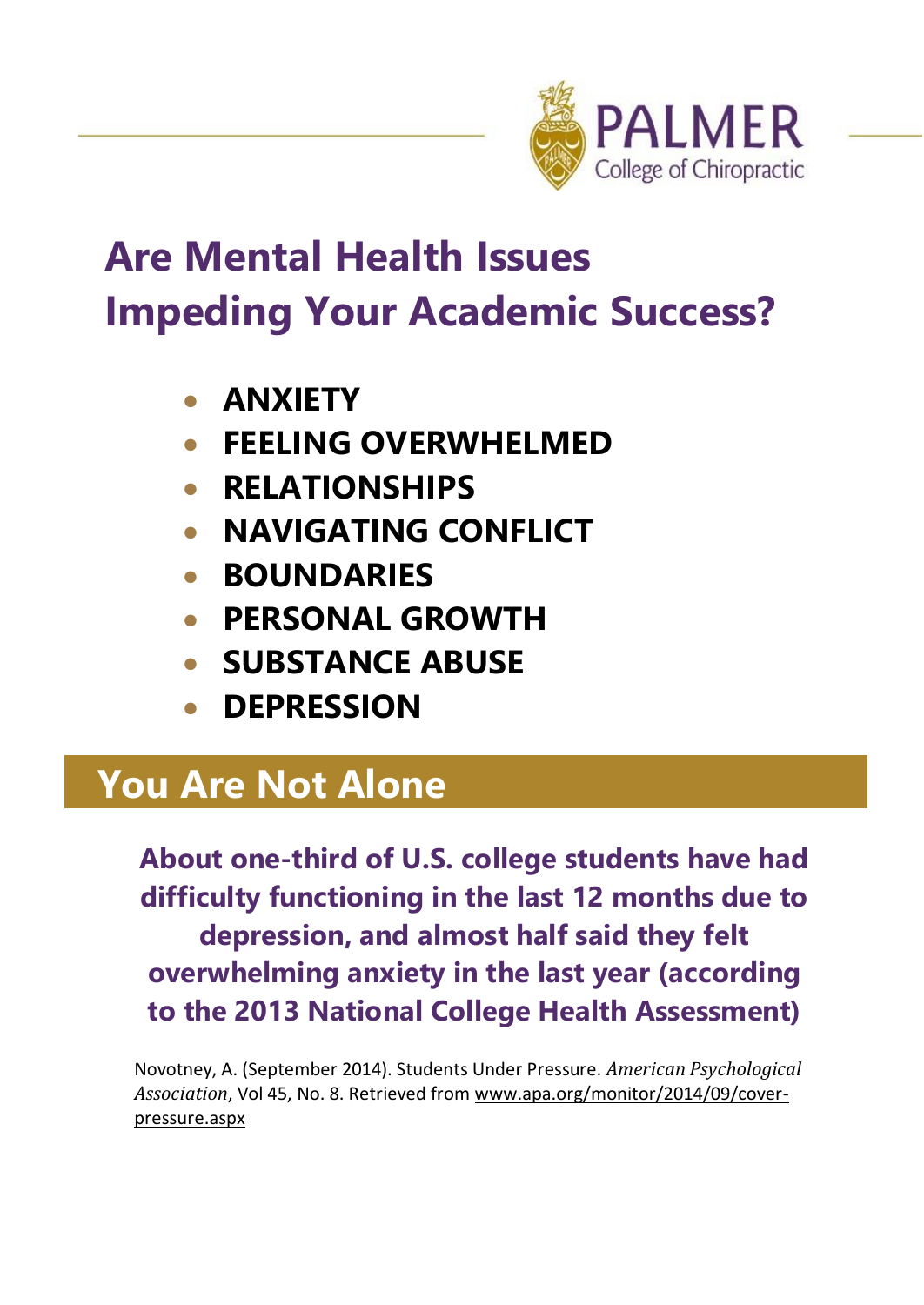### **PERSONAL COUNSELING REFERRAL PROGRAM**

Life presents all of us with challenges we may not be prepared for or able to cope with on our own. It is OK to ask for help. Seeking professional counseling is an initiative-taking step to address your needs and concerns.

#### **UP TO FIVE SESSIONS OF SOLUTION-FOCUSED COUNSELING, NO COST\*.**

Local providers available to all Palmer students, spouses/partners, and immediate family members.

#### **FOLLOW THESE 3 STEPS:**

- **1. Select from any of the listed providers**. Check provider websites to get a sense of who might be a good fit for you. You may also schedule an appointment to meet with Jason Brewer, Director of Student Services, to discuss the Personal Counseling Referral Program (PCRP) and receive a personalized provider recommendation.
- **2. Call to schedule an appointment and identify yourself as a Palmer**  student or immediate family member of a Palmer student.
- **3. When you meet with a counselor, they will ask you to provide a signed consent form for them to bill the College**. Your name appears on the billing statement only to confirm you are a current Palmer student or immediate family member of a Palmer student. All billing is sent directly to Bridgett Lance, program assistant at Palmer's main campus for payment processing. Your participation in counseling is completely confidential.

**\*Palmer's referral program covers up to 5 sessions of counseling per Academic Year. Sessions can be used by the student or immediate family member of the student. You will not receive a bill for counseling sessions**; however, if the counselor has a no-show fee or late- cancellation fee, you are responsible for these fees if incurred.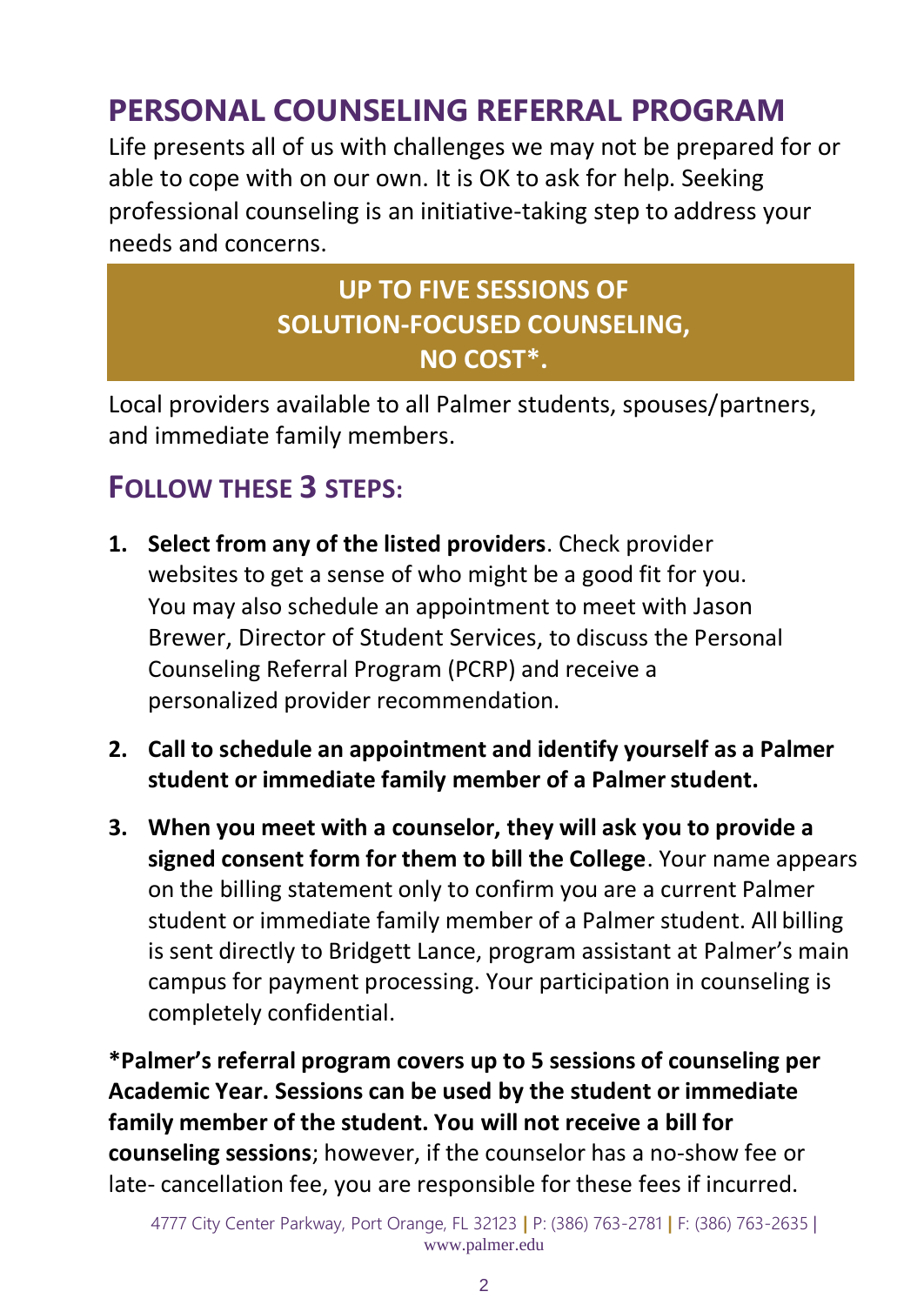#### **RELATIONSHIPS, ADDICTION, ANXIETY, AND GENERAL CONCERNS:**

For Individuals, Couples and Families **Port Orange Counseling Center** Ask for Russell Holloway, so he can assist you with finding the best counselor for you. 209 Dunlawton Avenue, Suite 16, Port Orange, FL 32127, 386-492-6938, online[: https://portorangecounseling.com/](https://portorangecounseling.com/)

#### **GENERAL CONCERNS:**

For Individuals **Medical Psychology Center** 570 Memorial Circle, Suite 150, Ormond Beach, FL 32174, phone: 386-672-9250, fax: 386-672-9251, online:<http://medpsychcenter.com/>

#### **STRESS, PARENTING ISSUES, CODEPENDENCY, AND RELATIONSHIPS:**

For Individuals, Couples and Families **Counseling Center of New Smyrna Beach** 265 North Causeway, New Smyrna Beach, FL 32169, 386-423-9161, online[:](http://www.counselingcenternewsmyrnabeach.com/) <http://www.counselingcenternewsmyrnabeach.com/>

#### **ANXIETY, DEPRESSION, AND RELATIONSHIPS:**

For Individuals, Couples and Families **The Garber Counseling Center** 1635 South Ridgewood Avenue, Suite 223, South Daytona, FL 32119, 386-747-3554, online: [www.garbercounseling.com](http://www.garbercounseling.com/)[,](http://www.garbercounseling.com/) email[: garbercounseling@gmail.com](mailto:garbercounseling@gmail.com)

#### **PTSD, DOMESTIC VIOLENCE, LEARNING & BEHAVIORAL DISORDERS, AND STRESS MANAGEMENT:**

For Individuals, Couples and Families **Spruce Creek Mental Health** 1690 Dunlawton Ave, Suite 125, Port Orange, FL 32127, 386-681-8639, online[: http://www.sprucecreekmentalhealth.com/](http://www.sprucecreekmentalhealth.com/)

4777 City Center Parkway, Port Orange, FL 32123 **|** P: (386) 763-2781 **|** F: (386) 763-2635 | [www.palmer.edu](http://www.palmer.edu/)